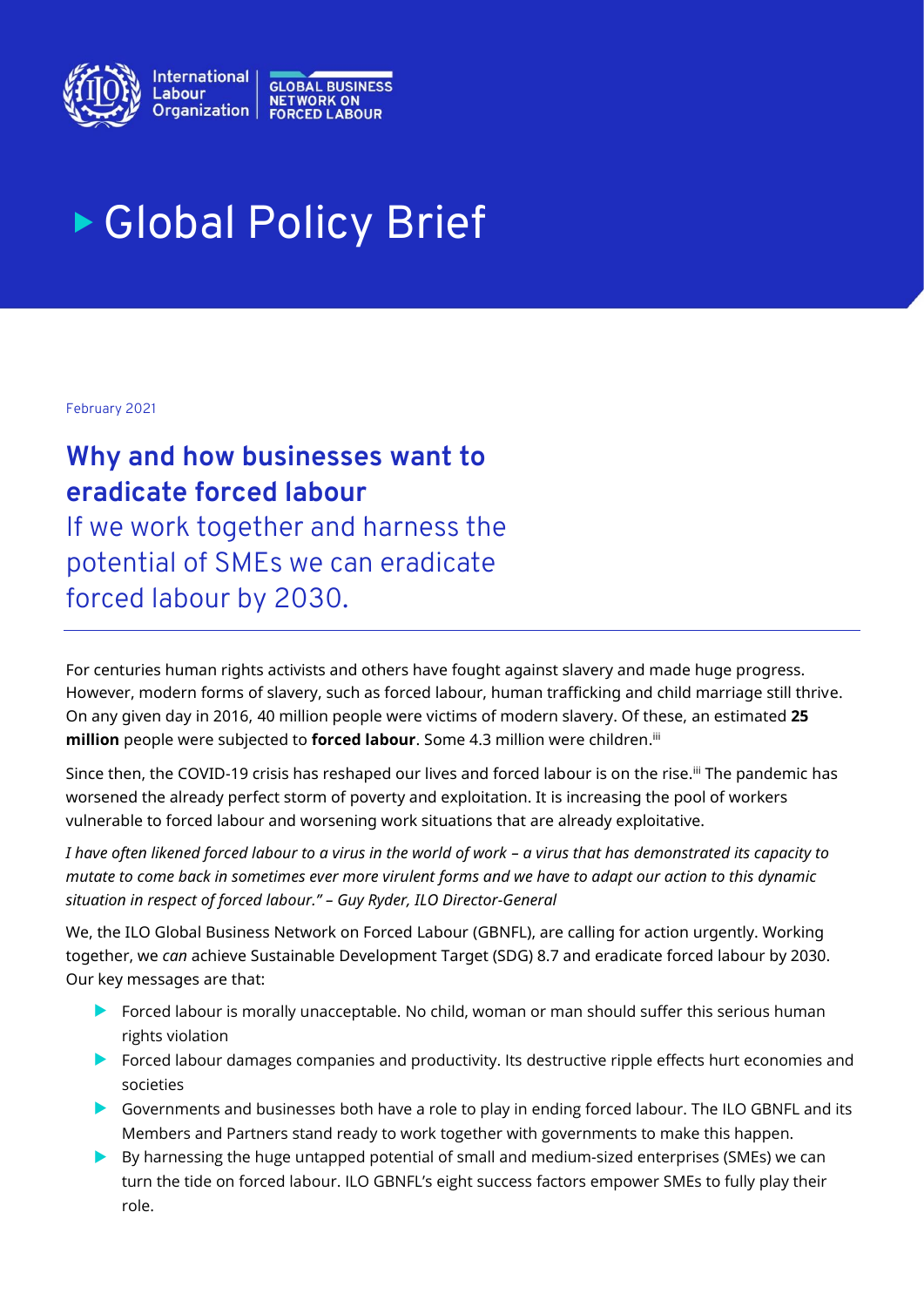# **Forced labour is morally unacceptable. No child, woman or man should suffer this serious human rights abuse.**

Businesses do not wish to be associated with forced labour. No individual wishes to lose her or his freedom and be trapped in abuse and exploitation or see this happen to others.

"Devli was born into bonded labour in a stone quarry in India. Sitting in my car immediately after her rescue, the eight-year-old asked: 'Why did you not come earlier?' Her angry question still shakes me – and has the power to shake the world. What are we waiting for?"

Kailash Satyarthi, Nobel Peace Prize acceptance speech, 2014

## **Forced labour damages companies and productivity.**

Long-term business success cannot be achieved without respect for people and the planet. Successful businesses, from micro-enterprises to multinationals, rely on stable economies and healthy, skilled and educated workers.

A company's approach to workplace practices and working conditions is closely linked to its productivity. $^{\rm b}$ Responsible businesses are more competitive and have better market access. Human rights are therefore highly significant for companies, and most SMEs believe this significance will increase. $v$ 

Companies that conduct business responsibly have:

- A stronger brand image and a better reputation in the communities where they operate
- Better access to credit and investor support, particularly given that financial institutions increasingly include environmental and social considerations in their lending criteria
- Better staff relations and retention, also attracting and recruiting a more qualified workforce
- Stronger customer loyalty, including from business-to-business customers.

On the other hand, allegations of forced labour can significantly threaten investor relations, damage community standing, and jeopardize business access to public funds and credits. It can lead to costly lawsuits where national law is broken and damage company reputations beyond repair. In the case of SMEs, who may be less shock-resistant than larger enterprises, forced labour can result in the business going under.

## **The destructive ripple effects of forced labour damage economies and societies.**

Forced labour holds back overall economic growth and development by lowering productivity. At a macroeconomic level, low productivity hampers firm growth, job creation and industrialization. It contributes to the growth of the informal economy where business respect for human rights is lowest.<sup>vi</sup> To sum up, forced labour contributes to a downwards spiral of low productivity and low respect for human rights – a race to the bottom.

It is therefore no surprise that provisions prohibiting the use of forced labour are increasingly included in trade agreements, together with transparency and disclosure regulations. As a result, the trade risks of forced labour are not to be underestimated.

Forced labour is often associated with other crimes, causing further damage to economies and societies. For example, forced labour in the fisheries sector is frequently linked to other forms of transnational organized crime including illegal fishing, document fraud, corruption and tax evasion.<sup>vii</sup>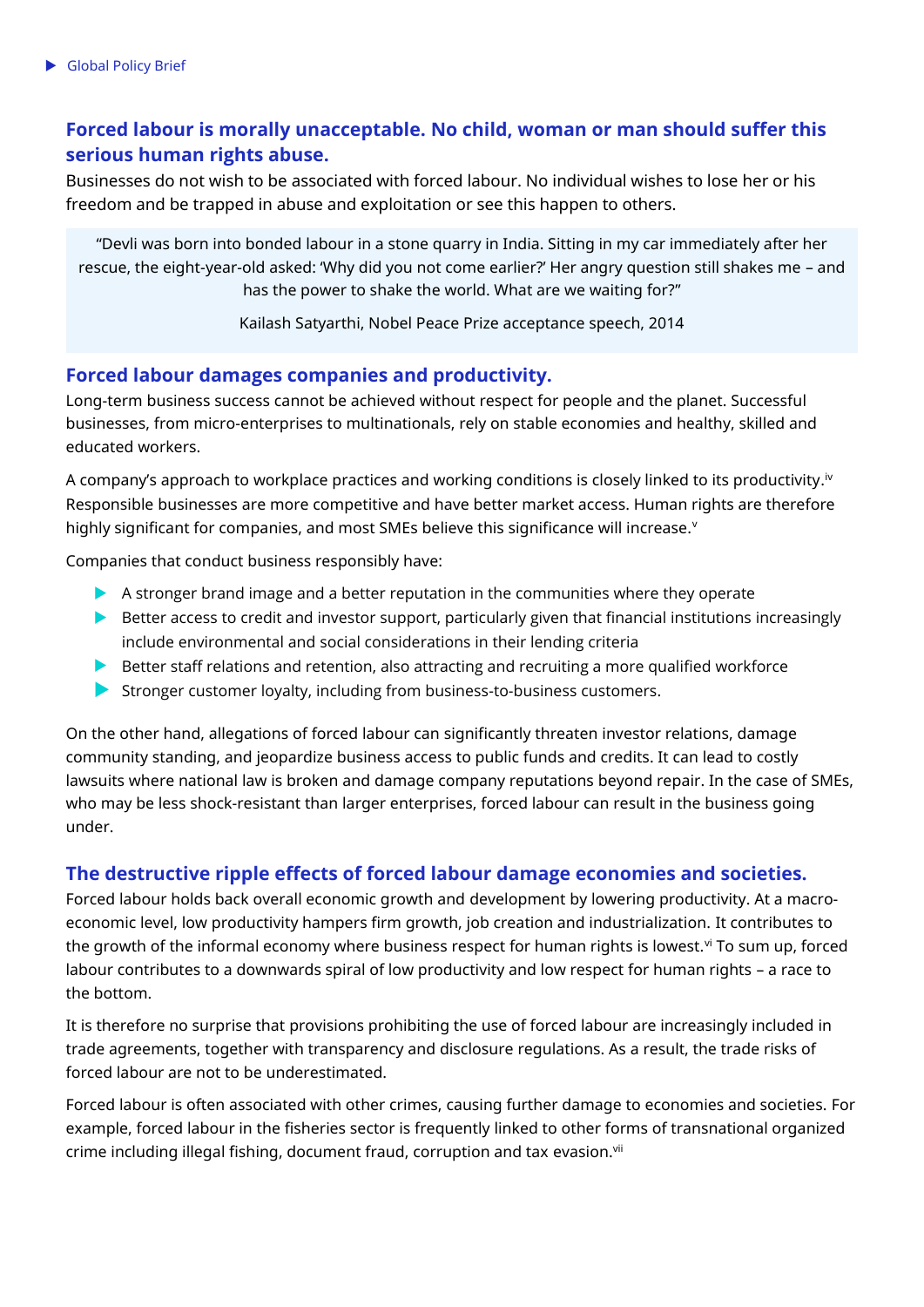Even those businesses respecting human rights can be negatively affected by forced labour. The reputation of whole industry sectors and countries can be tainted by allegations of forced labour, damaging their ability to do business, grow and thrive, and thereby benefit society more widely.

# **Governments and businesses both have a role to play in ending forced labour by 2030.**

"Responsible business conduct is everything to SMEs, even if they see it, wrongly, as financially constraining. Access to market is linked to image and unlike large enterprises SMEs can't invest large sums in managing their brand. Their image is based on day-to-day behaviour, so behaving responsibly is key to surviving and thriving."

Douglas Opio, Executive Director, Federation of Uganda Employers

Businesses, governments, workers' organizations, civil society and other stakeholders all have a different, important and complementary role to play. This idea of shared responsibility is also outlined in the UN Guiding Principles on Business and Human Rights.<sup>viii</sup>

Companies must do business responsibly and work together with their suppliers and peers to encourage them to do so too. They must send out a clear message that forced labour will not be tolerated.

However, interventions at enterprise level alone do not lead to sustainable development by themselves.<sup>ix</sup> The role of government is to create the right business environment for forced labour eradication. This is especially important in the case of SMEs, for whom it is very hard to implement the right rules and values if the broader operating environment is not enabling.

To play their role, SMEs need:

- National laws and regulations to be aligned with international standards
- Applicable laws to be implemented and enforced
- Obstacles to enforcement, such as corruption, removed
- Drivers to push for an end to forced labour to be available, for instance the inclusion of social and labour clauses in trade and investment agreements
- The root causes of forced labour to be addressed.  $x$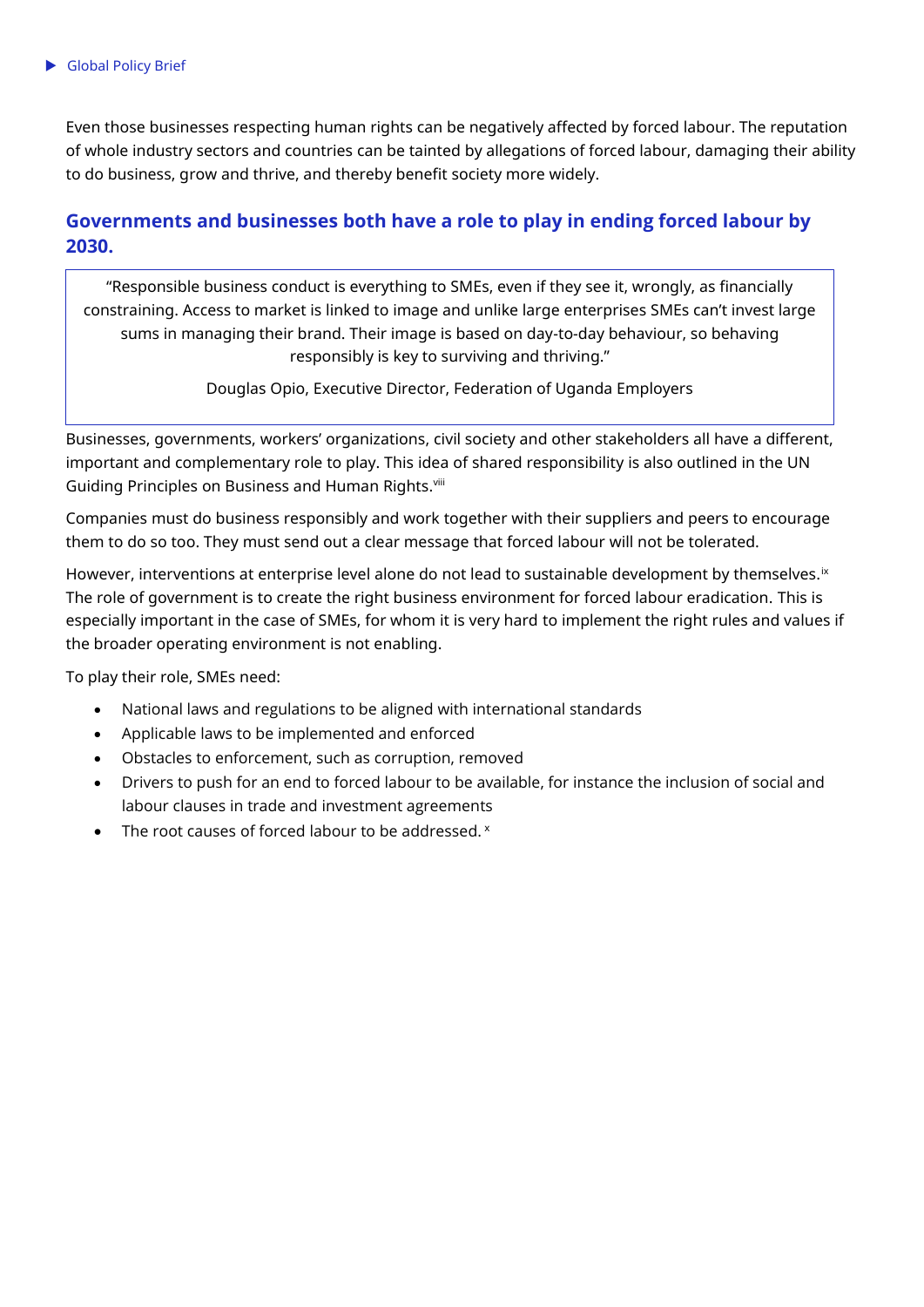# **Together the Government of Viet Nam and the business community are improving legislation to prevent forced labour**

The government of Viet Nam, with advice from ILO and others, is revising a key law regulating the recruitment of Vietnamese migrant workers. The Viet Nam Chamber of Commerce and Industry led in organizing the dialogue.

The new law represents an important step towards fair recruitment, which is critical to eradicating forced labour. Deceptive and exploitative recruitment practices lead to the exploitation and abuse of migrant workers.

As it regulates recruitment, the new law effectively covers all Vietnamese businesses as well as foreign entities employing Vietnamese migrant workers. Key improvements in the law are set out below.

- The revised law includes a definition of 'forced labour'.
- Migrant workers will no longer be made to pay brokerage fees.
- They will also be able to unilaterally annul employment contracts where there is threat, sexual harassment, maltreatment or forced labour.
- Legal aid will be available in cases of abuse, violence or discrimination whilst working abroad.
- Vietnamese migrant workers pay a deposit to their recruitment agency before departure. The law sets out a process allowing workers to appeal to the Ministry of Labour, Invalids and Social Affairs (MOLISA) if their deposit is not returned.
- Enterprises in host countries must arrange medical and unemployment insurance for Vietnamese migrant workers.

# **It is time to harness the huge untapped potential SMEs represent in the fight against forced labour.**

The UN Guiding Principles on Business and Human Rights<sup>xi</sup> set out that the responsibility to respect human rights applies to all businesses regardless of size, sector, geography or ownership. Yet SMEs are often overlooked by initiatives aiming to eradicate forced labour and, more widely, drive responsible business conduct. xii

This is at odds with the fact that SMEs make up 90 per cent of the private sector globally. Together with micro enterprises and the self-employed, SME's represent around 70 per cent of global employment.<sup>xiii</sup> Given the reach and overall influence of SMEs, they could prove to be catalysts in forced labour eradication efforts.

Involving SMEs requires a different approach. They tend not to engage with private governance initiatives implemented by large enterprises, nor with the development of responsible business conduct standards and global governance instruments. Reasons for this include that, compared to larger businesses, SMEs have xivxy:

- Low awareness of relevant standards
- Disproportionately higher regulatory burdens
- Human resources limitations
- Financial resource constraints
- Limited access to networks and services
- Overall poorer working conditions.

ILO GBNFL research has identified the success factors below in bringing SMEs to the table. Xvixvii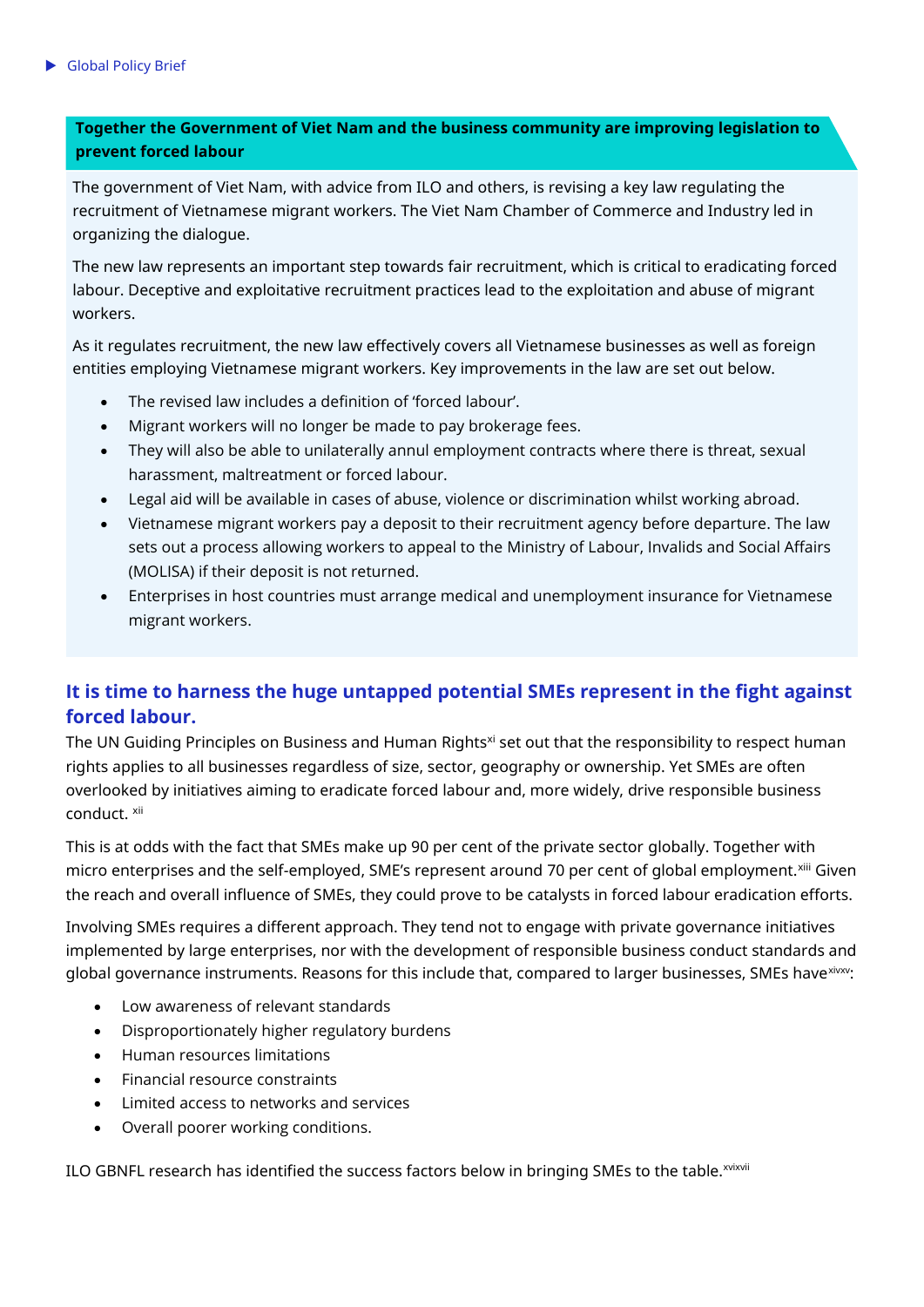## **How to involve SMEs in forced labour eradication**

#### **1. Put SMEs in the spotlight**

Openly recognize their contribution to the economy and society. Allow SMEs to articulate their core values and purpose and acknowledge these.

#### **2. Understand SMEs**

Obtain a clear picture of what they are already doing in terms of responsible business conduct and tackling forced labour. Understand what drivers can help SMEs up their game. This includes understanding the relationships that are key for SMEs (with workers, the community, family) and working with those rather than assuming a narrow 'financial transaction' approach to business.

#### **3. Give SMEs a voice**

Ensure the voice of SMEs is represented in all relevant discussions on forced labour eradication efforts. Employer and Business Membership Organizations (EBMOs) are often well-placed to represent SMEs.

#### **4. Communicate using simple, relevant language in bite-size chunks**

Use language that makes sense to SMEs and avoid information overload. Terms like 'values', 'reputation', 'integrity', 'trust' and 'responsibility' may be more meaningful than ones such as 'corporate'. Technical concepts such as 'forced labour', 'unfair recruitment', and 'human trafficking' need to be explained using language that makes sense to the SME in its context. Practical, local examples can help here.

#### **5. Collaborate and communicate**

Businesses should work on collective rather than individual business responsibility. This means working together and committing to a partnership approach to responsible business conduct where all parties have a representative voice. Responsible business conduct should not be formulaic. Continuous dialogue rather than standards imposition and auditing should be the goal.

#### **6. Scale-up**

j

Involving EBMOs, even delegating responsibility for the delivery of relevant initiatives to them, can quickly scale up forced labour eradication efforts aimed at SMEs. In the medium-term, an enabling business environment is required for scaling up. Promoting formalization of SMEs in the informal economy allows longer term scaling up. At this point forced labour prevention and eradication should simply be business as usual.

**To join us and for further information**

fl-businessnetwork@ilo.org or visit [flbusiness.network](file:///C:/Users/mwoodcoc/Documents/2.%20Projects/001-00076%20ILO/006%20Forced%20Labour/003%20Collateral%20v3%20(new%20branding%20update)/8.%20final%20files/membership%20&%20partnership/english/flbusiness.network)

© International Labour Organization 2021

i ILO, IOM and the Walk Free Foundation 2017. Global estimates of modern slavery: Forced labour and forced marriage. [https://www.ilo.org/global/publications/books/WCMS\\_575479/lang--en/index.htm](https://www.ilo.org/global/publications/books/WCMS_575479/lang--en/index.htm)

ii ILO GBNFL 2020. Forced labour: Global facts and figures<https://flbusiness.network/factsheet/>

iii ILO 2020. Issue paper on COVID-19 and fundamental principles and rights at work [https://www.ilo.org/wcmsp5/groups/public/--](https://www.ilo.org/wcmsp5/groups/public/---ed_norm/---ipec/documents/publication/wcms_757247.pdf) [ed\\_norm/---ipec/documents/publication/wcms\\_757247.pdf](https://www.ilo.org/wcmsp5/groups/public/---ed_norm/---ipec/documents/publication/wcms_757247.pdf)

iv See for example ILO 2013. Can better working conditions improve the performance of SMEs? An international literature review [https://www.ilo.org/empent/Publications/WCMS\\_227760/lang--en/index.htm.](https://www.ilo.org/empent/Publications/WCMS_227760/lang--en/index.htm) 

v ILO 2016. SMEs and Human Rights: What is the current state of play, what are the opportunities and challenges, what kind of support is needed[? https://www.ilo.org/global/topics/employment-promotion/small-enterprises/WCMS\\_535220/lang--en/index.htm.](https://www.ilo.org/global/topics/employment-promotion/small-enterprises/WCMS_535220/lang--en/index.htm)